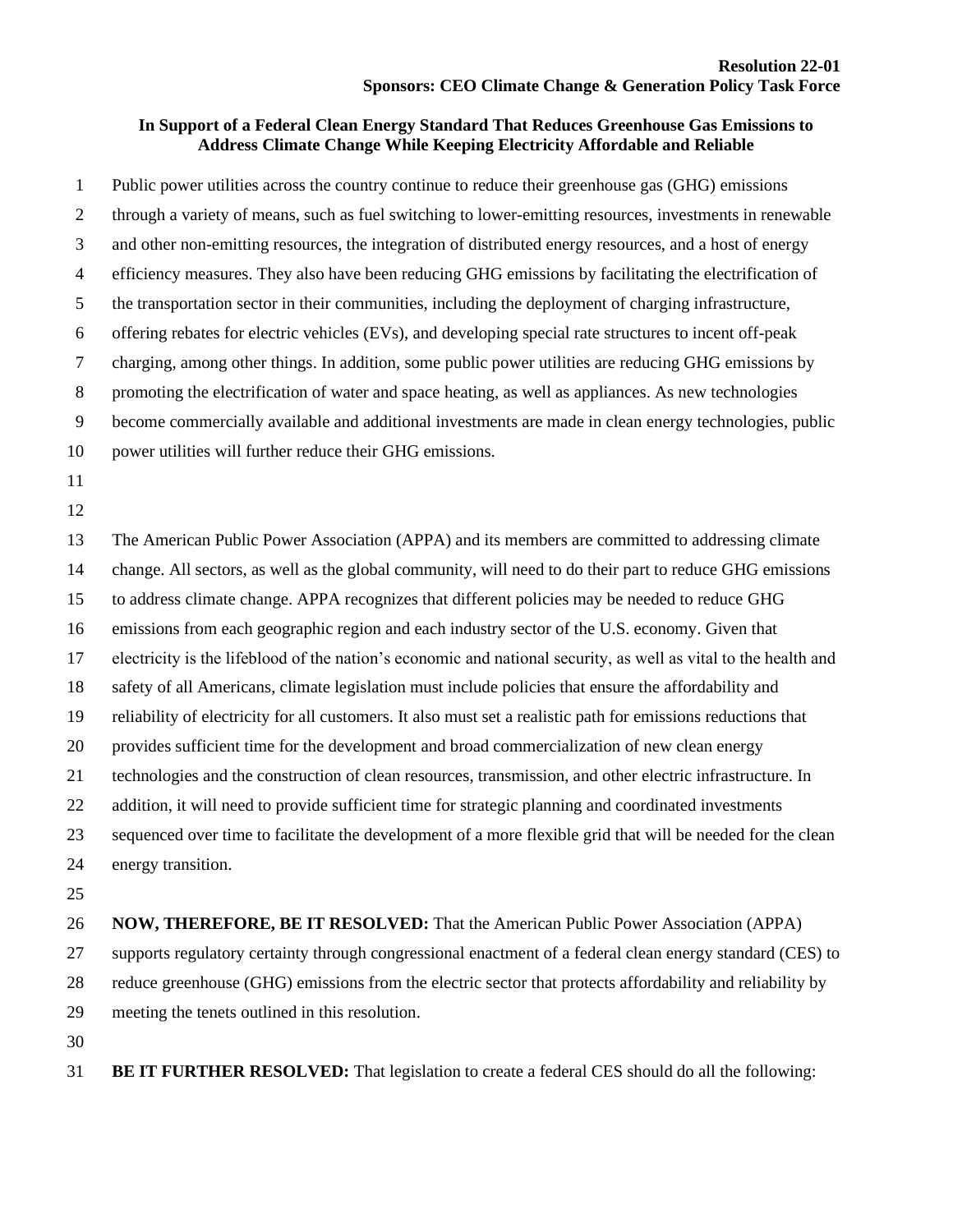| 32 |           | Establish a target of getting to net-zero emissions by 2050 to provide public power utilities with   |
|----|-----------|------------------------------------------------------------------------------------------------------|
| 33 |           | sufficient time to site, permit, and construct clean energy and transmission projects and for the    |
| 34 |           | commercial development of needed technologies, such as long-term energy storage, green               |
| 35 |           | hydrogen, advanced nuclear reactors, and carbon capture utilization and storage (CCUS).              |
| 36 | $\bullet$ | Be technology neutral, based on the level of GHG emissions generated by each technology and          |
| 37 |           | not on other factors.                                                                                |
| 38 | $\bullet$ | Set multiannual incremental increases in clean electricity goals to minimize the cost of             |
| 39 |           | compliance. Retiring, retrofitting, or retooling large fossil fuel-fired power plants will           |
| 40 |           | significantly reduce emissions. This transition will not occur in small, annual increments, but      |
| 41 |           | rather will happen in large blocks with no emission reductions in some years and significant         |
| 42 |           | reductions in others.                                                                                |
| 43 | $\bullet$ | Include safety valves for reliability, affordability, and technology administered primarily by the   |
| 44 |           | Department of Energy (DOE) in consultation with the Environmental Protection Agency (EPA)            |
| 45 |           | and other federal agencies:                                                                          |
| 46 |           | A reliability safety valve is needed to ensure that as electric utilities increase their<br>$\circ$  |
| 47 |           | percentage of clean electricity resources, grid reliability is not compromised. Reliable and         |
| 48 |           | affordable electricity is essential to the nation's economic and national security, as well          |
| 49 |           | as vital to the health and safety of all Americans.                                                  |
| 50 |           | States and regional transmission organizations/independent system operators<br>٠                     |
| 51 |           | (RTOs) should have an important role in assessing the reliability impacts of                         |
| 52 |           | increasing reliance on intermittent resources. The Federal Energy Regulatory                         |
| 53 |           | Commission, North American Electric Reliability Corporation, DOE, and other                          |
| 54 |           | federal entities should be obligated under a federal CES to ensure continued                         |
| 55 |           | reliability.                                                                                         |
| 56 |           | A cap on rate increases is needed that would temporarily pause a compliance obligation if<br>$\circ$ |
| 57 |           | retail electricity rates (including the cost of generation, transmission, and delivery to            |
| 58 |           | retail customers) go above the cost of inflation due to incremental costs specific to CES            |
| 59 |           | compliance. This would help prevent significant rate increases for customers, especially             |
| 60 |           | for economically disadvantaged individuals and families.                                             |
| 61 |           | It should be designed in a manner that ensures electric utilities that need a cost<br>٠              |
| 62 |           | cap can use it to contain costs and protect electric customers.                                      |
| 63 |           | It must also consider that electric utilities in many states are subject to state clean<br>٠         |
| 64 |           | energy requirements, some of which are additional to, and not overlapping with,                      |
| 65 |           | the requirements of a federal CES. As such, a federal CES should seek to                             |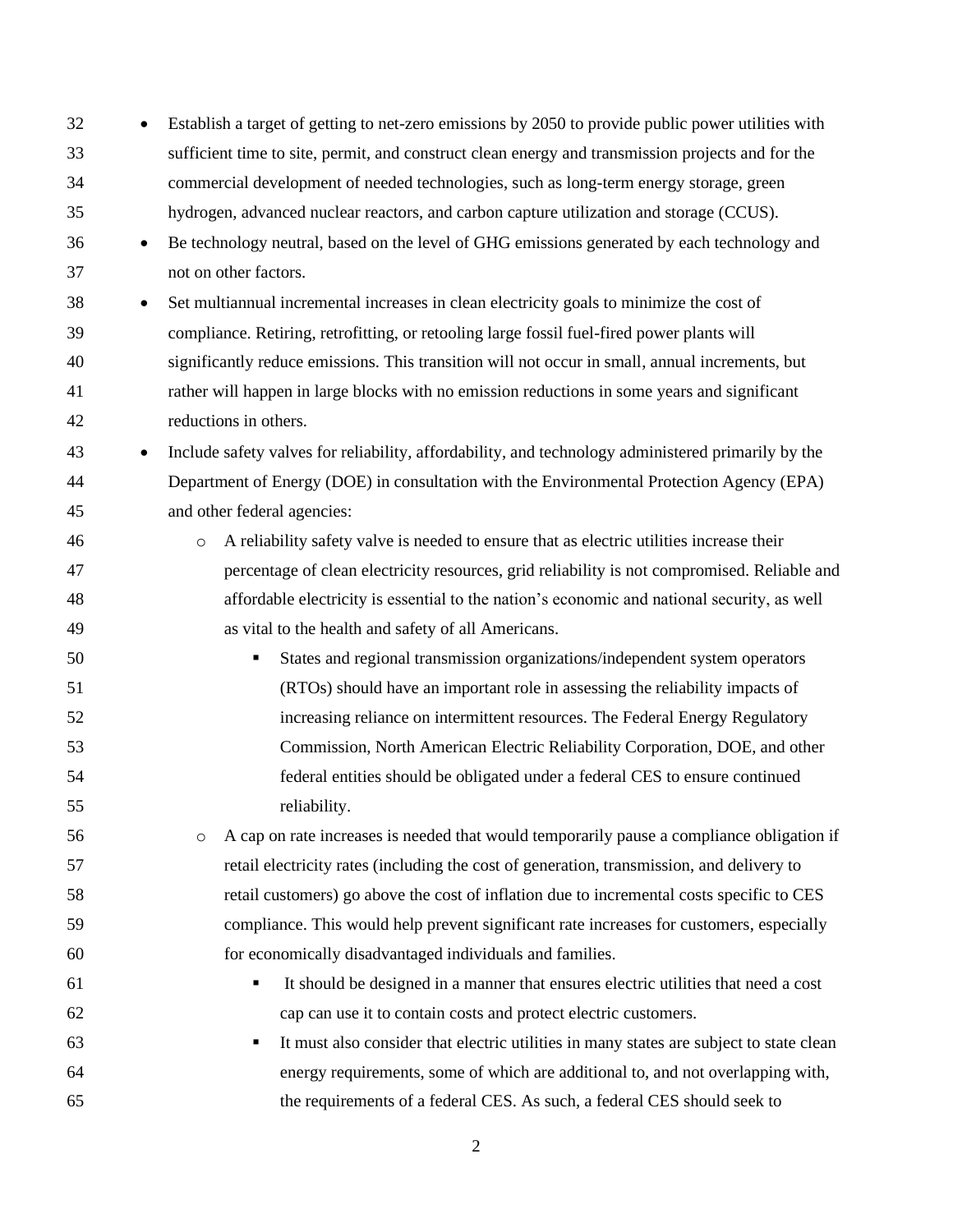| 66 |           | mitigate this redundancy by giving electric utilities credit for state compliance, or                 |
|----|-----------|-------------------------------------------------------------------------------------------------------|
| 67 |           | otherwise providing alternative compliance mechanisms that incorporate state (or                      |
| 68 |           | local) mandates.                                                                                      |
| 69 |           | A mechanism to temporarily pause CES targets if technology does not develop to<br>$\circ$             |
| 70 |           | required commercial scale to make deep emissions reductions feasible, reliable, and                   |
| 71 |           | economic.                                                                                             |
| 72 |           | Create a zero-emission electricity credit (ZEEC) trading market only open to electric utilities and   |
| 73 |           | generators to help electric utilities comply with the CES. Under such a market, cost-containment      |
| 74 |           | measures are needed to ensure ZEECs do not get too expensive and are not subject to market            |
| 75 |           | manipulation.                                                                                         |
| 76 |           | Such a trading program must allow for the long-term banking of ZEECs for a minimum<br>$\circ$         |
| 77 |           | of five years. Generation projects coming online or purchase power agreements by                      |
| 78 |           | electric utilities are very unlikely to exactly match their annual compliance obligations.            |
| 79 |           | Increasing the period in which an electric utility can bank ZEECs will allow for more                 |
| 80 |           | reasonable compliance approaches with a CES by allowing it to hold onto its surplus                   |
| 81 |           | ZEECs for those years where it may be short of ZEECs.                                                 |
| 82 | $\bullet$ | ZEECs should transfer to the purchasing electric utility with an existing agreement that provides     |
| 83 |           | for the transfer of renewable energy credits or other environmental attributes from the generator.    |
| 84 |           | Similarly, federal power customers should receive ZEECs associated with purchases of federal          |
| 85 |           | hydropower marketed by any of the federal Power Marketing Administrations or Tennessee                |
| 86 |           | Valley Authority.                                                                                     |
| 87 | $\bullet$ | Allow electric utilities that are subject to a state CES that is more stringent than a federal CES to |
| 88 |           | monetize their ZEECs.                                                                                 |
| 89 |           | Allow electric utilities subject to clean electricity compliance obligations to receive ZEECs for     |
| 90 |           | investments they make that reduce GHG emissions outside the electric sector.                          |
| 91 | $\bullet$ | Make public power utilities eligible for all energy-related tax credits, both new and existing        |
| 92 |           | production tax credits and investment tax credits, as direct pay refundable tax credits.              |
| 93 | $\bullet$ | Require the federal government to make massive investments in technology development with an          |
| 94 |           | emphasis on dispatchable, GHG-free, or carbon-sequestered generation, such as advanced nuclear        |
| 95 |           | reactors, hydrogen, long-duration energy storage, pumped storage hydropower, predictive sensor        |
| 96 |           | technologies to optimize hydropower, CCUS, marine energy, etc.                                        |
| 97 |           | As electric utilities increase their percentage of zero-emitting resources, a CES must ensure that    |
| 98 |           | dispatchable resources of all types are available to serve system loads until such time that grid-    |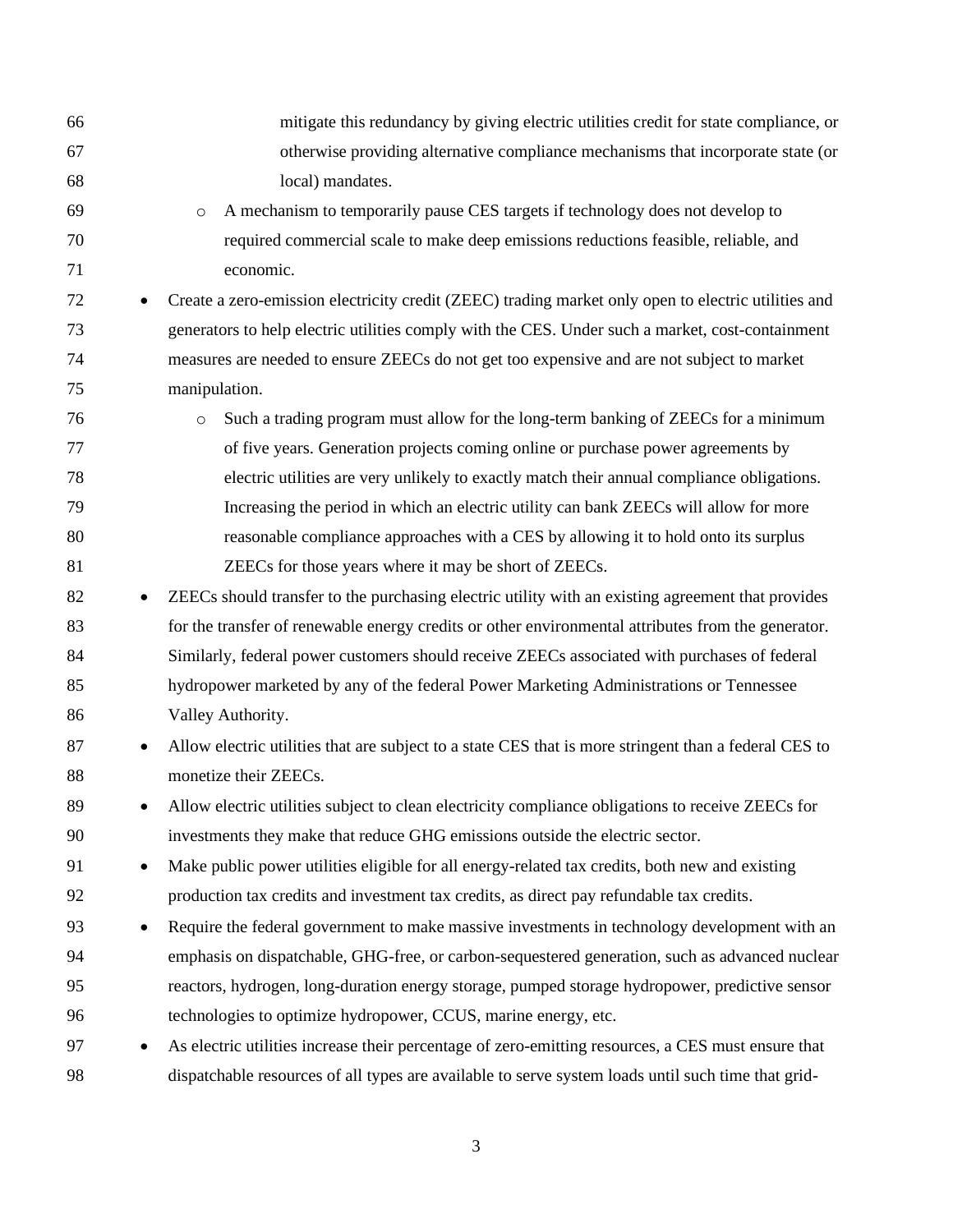| 99  |           | scale energy storage technology, including long-duration storage, is fully commercially              |
|-----|-----------|------------------------------------------------------------------------------------------------------|
| 100 |           | developed, widely available, and cost effective to ensure grid reliability and rate affordability.   |
| 101 | $\bullet$ | It should not include mandatory participation in an organized market, such as a regional             |
| 102 |           | transmission organization, for those entities not already participating in an organized market.      |
| 103 | $\bullet$ | Ensure that sufficient, cost-effective transmission is available to deliver clean electricity needed |
| 104 |           | to meet a federal CES compliance obligation.                                                         |
| 105 | $\bullet$ | Require the federal government to expedite the federal siting and permitting process to ensure the   |
| 106 |           | timely review and approval of clean energy and transmission projects needed by electric utilities    |
| 107 |           | to reduce GHG emissions.                                                                             |
| 108 | $\bullet$ | Provide cash assistance to public power utilities that own fossil-fuel fired electrical generating   |
| 109 |           | units that become stranded assets due to their premature retirement from compliance with a           |
| 110 |           | federal CES to prevent significant rate increases to customers.                                      |
| 111 |           | Such assistance should be available to retire existing debt and cover the costs for the<br>$\circ$   |
| 112 |           | premature decommissioning of fossil fuel-fired units due to compliance with a federal                |
| 113 |           | CES.                                                                                                 |
| 114 | $\bullet$ | Fund grants through DOE to public power utilities for investments in grid technologies that          |
| 115 |           | enable available resources to meet demand, including demand response management, and                 |
| 116 |           | technologies needed to integrate distributed energy resources, as well as electric vehicles and      |
| 117 |           | smart sensors.                                                                                       |
| 118 | $\bullet$ | Fund grants through DOE and the Department of Transportation to public power utilities for           |
| 119 |           | electrification of transportation (terrestrial and maritime) infrastructure and emerging             |
| 120 |           | technologies, including hydrogen and other lower-emission transportation fuels produced by           |
| 121 |           | electricity.                                                                                         |
| 122 |           | Allow alternative compliance payments to be made in lieu of meeting CES targets and have such        |
| 123 |           | funds be reinvested directly back into the communities served by electric utilities subject to clean |
| 124 |           | electricity compliance obligations for activities they undertake that reduce GHG emissions.          |
| 125 | $\bullet$ | Establish five-year check-ins by Congress with input from DOE and EPA, as well as other federal      |
| 126 |           | agencies and regulated entities, on how the CES is being implemented. The review should look at      |
| 127 |           | progress being made, any obstacles faced by electric utilities in achieving their compliance         |
| 128 |           | obligations, and the costs of compliance, as well as the ability to meet targets given the evolving  |
| 129 |           | technologies.                                                                                        |
| 130 | $\bullet$ | Indemnify facilities using CCUS technology and their associated sequestration activities to ensure   |
| 131 |           | CCUS is a viable option for reducing GHG emissions by electric utilities that own fossil fuel-       |